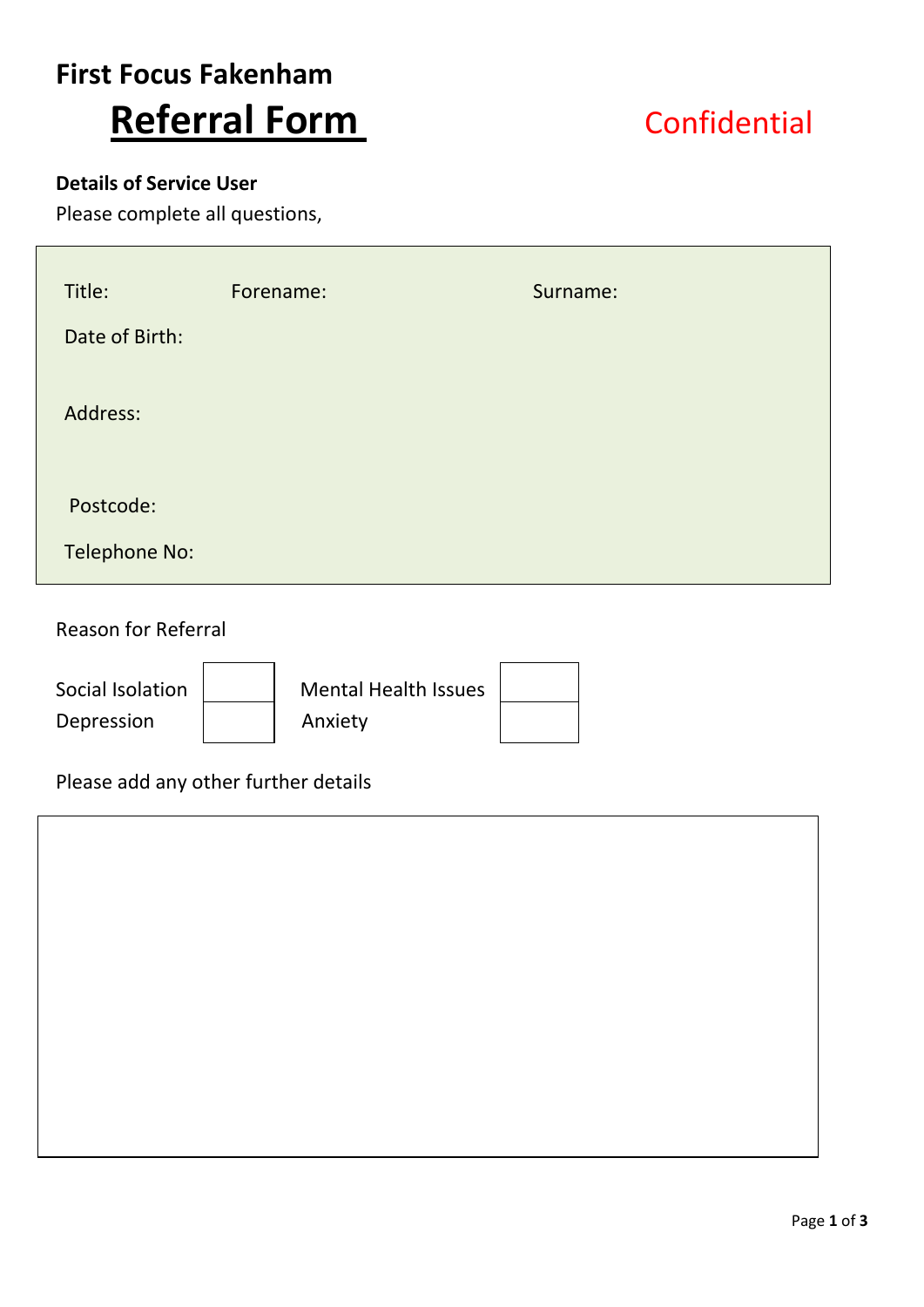## **First Focus Fakenham**

Details of organisation referring

Details of organisation/person making the referral:

| Name:                                                    | Organisation: |  |  |  |
|----------------------------------------------------------|---------------|--|--|--|
| Position:                                                | Telephone No: |  |  |  |
|                                                          |               |  |  |  |
| Address:                                                 | Date:         |  |  |  |
| Other organisations involved:                            |               |  |  |  |
|                                                          |               |  |  |  |
| Do you have a personal budget, if you do please complete |               |  |  |  |
| How do you manage your personal budget?                  |               |  |  |  |
| Own Management                                           |               |  |  |  |
| <b>Equal Lives</b>                                       |               |  |  |  |
| <b>NCC</b>                                               |               |  |  |  |
| Other                                                    |               |  |  |  |
| Name of Social Worker                                    |               |  |  |  |
| Telephone number if known                                |               |  |  |  |
| <b>Your Name</b>                                         |               |  |  |  |
|                                                          |               |  |  |  |
| Address-                                                 |               |  |  |  |
|                                                          |               |  |  |  |
| Telephone number-                                        |               |  |  |  |
|                                                          |               |  |  |  |

Care First Number - if known \_\_\_\_\_\_\_\_\_\_\_\_\_\_\_\_\_\_\_\_